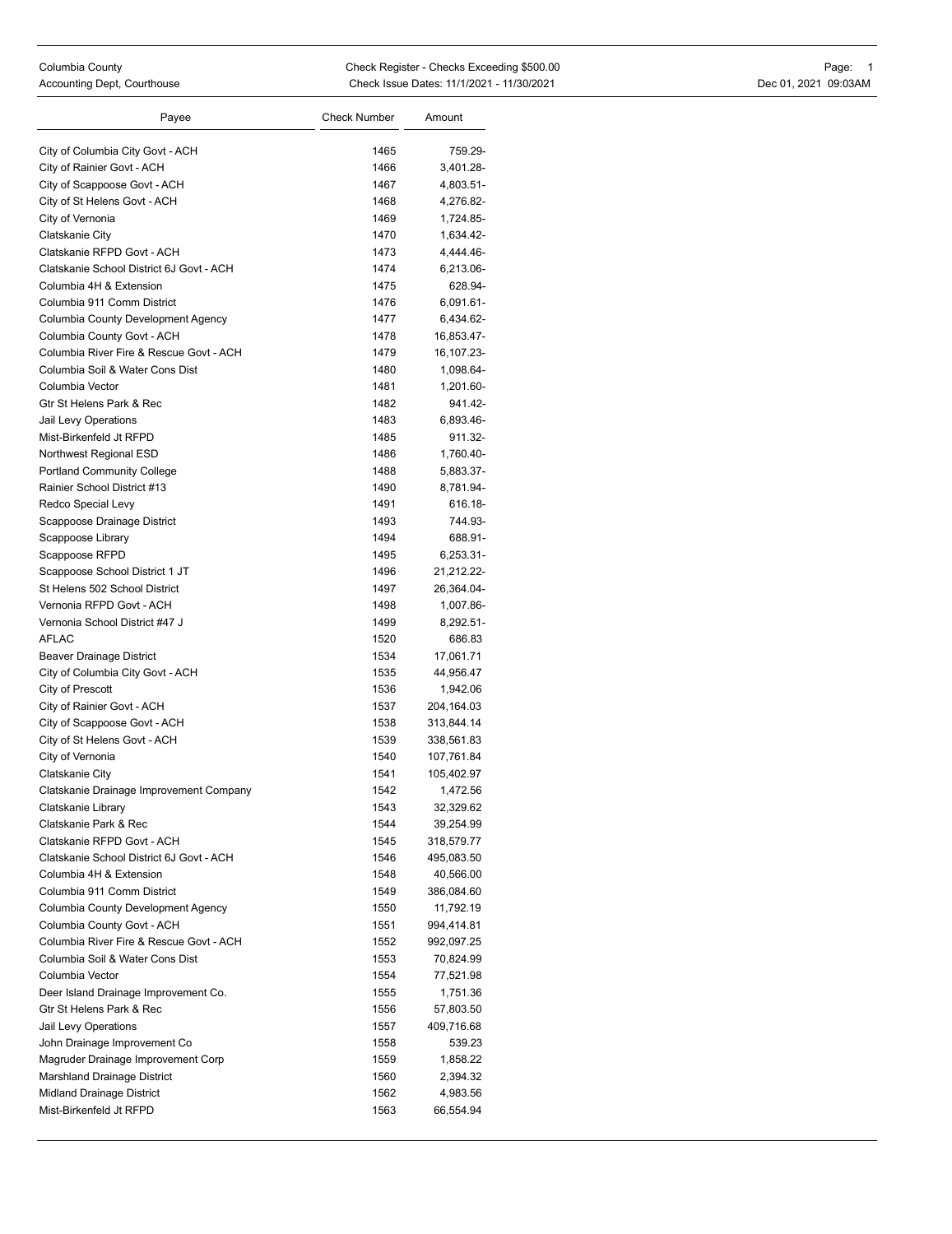| Payee                                    | <b>Check Number</b> | Amount       |
|------------------------------------------|---------------------|--------------|
| <b>MS Park Community</b>                 | 1564                | 1,511.99     |
| Northwest Regional ESD                   | 1565                | 108,126.25   |
| Oregon Dept of Forestry                  | 1566                | 88,124.37    |
| <b>Portland Community College</b>        | 1568                | 346,317.08   |
| <b>Rainier Cemetery</b>                  | 1569                | 19,648.70    |
| Rainier Drainage Improvement             | 1570                | 6,075.00     |
| Rainier School District #13              | 1571                | 518,142.77   |
| Redco Special Levy                       | 1572                | 34,800.10    |
| Sauvie Island Drainage District          | 1573                | 1,260.26     |
| Sauvie Island RFPD #30                   | 1574                | 1,493.59     |
| Scappoose Drainage District              | 1575                | 41,751.38    |
| Scappoose Library                        | 1576                | 42,253.33    |
| Scappoose RFPD                           | 1577                | 526,215.56   |
| Scappoose School District 1 JT           | 1578                | 1,239,376.54 |
| St Helens 502 School District            | 1579                | 1,576,915.87 |
| Vernonia RFPD Govt - ACH                 | 1580                | 81,279.60    |
| Vernonia School District #47 J           | 1581                | 505,166.86   |
| Westland Drainage Improvement Company    | 1583                | 1,690.68     |
| Woodson Drainage Improvement District    | 1584                | 645.88       |
| ADP LLC-ACH                              | 1585                | 151,761.50   |
| <b>Merchant Services</b>                 | 5519                | 4,478.70     |
| City of Prescott                         | 5520                | 1,158.83     |
| Clatskanie Drainage Improvement Company  | 5521                | 880.41       |
| Deer Island Drainage Improvement Co.     | 5523                | 1,055.60     |
| Magruder Drainage Improvement Corp       | 5525                | 1,108.78     |
| Marshland Drainage District              | 5526                | 1,427.89     |
| Midland Drainage District                | 5528                | 2,950.36     |
| <b>MS Park Community</b>                 | 5529                | 903.38       |
| Oregon Dept of Forestry                  | 5530                | 52,660.47    |
| Rainier Drainage Improvement             | 5531                | 3,586.09     |
| Sauvie Island Drainage District          | 5532                | 755.37       |
| Westland Drainage Improvement Company    | 5534                | 1,010.89     |
| <b>Quadient Finance USA Inc</b>          | 5536                | 3,000.00     |
| <b>Returned Checks</b>                   | 5538                | 4,763.47     |
| <b>Returned Checks</b>                   | 5539                | 8,887.28     |
| <b>Enterprise FM Trust</b>               | 5540                | 6,150.28     |
| <b>Returned Checks</b>                   | 5541                | 3,565.62     |
| Beaver Drainage District                 | 5542                | 10,172.42    |
| City of Columbia City Govt - ACH         | 5543                | 26,846.66    |
| City of Rainier Govt - ACH               | 5544                | 121,847.67   |
| City of Scappoose Govt - ACH             | 5545                | 186,946.26   |
| City of St Helens Govt - ACH             | 5546                | 200,731.10   |
| City of Vernonia                         | 5547                | 64,262.28    |
| Clatskanie City                          | 5548                | 62,811.14    |
| Clatskanie Library                       | 5549                | 19,154.63    |
| Clatskanie Park & Rec                    | 5550                | 23,257.78    |
| Clatskanie RFPD Govt - ACH               | 5551                | 189,337.98   |
| Clatskanie School District 6J Govt - ACH | 5552                | 293,557.77   |
| Columbia 4H & Extension                  | 5553                | 24,169.52    |
| Columbia 911 Comm District               | 5554                | 230,141.22   |
| Columbia County Development Agency       | 5555                | 13,320.13    |
| Columbia County Govt - ACH               | 5556                | 594,227.32   |
| Columbia River Fire & Rescue Govt - ACH  | 5557                | 591,788.03   |
| Columbia Soil & Water Cons Dist          | 5558                | 42,197.58    |
| Columbia Vector                          | 5559                | 46,188.34    |
| Gtr St Helens Park & Rec                 | 5560                | 34,483.13    |
| Jail Levy Operations                     | 5561                | 244,708.61   |
| Mist-Birkenfeld Jt RFPD                  | 5563                | 39,524.50    |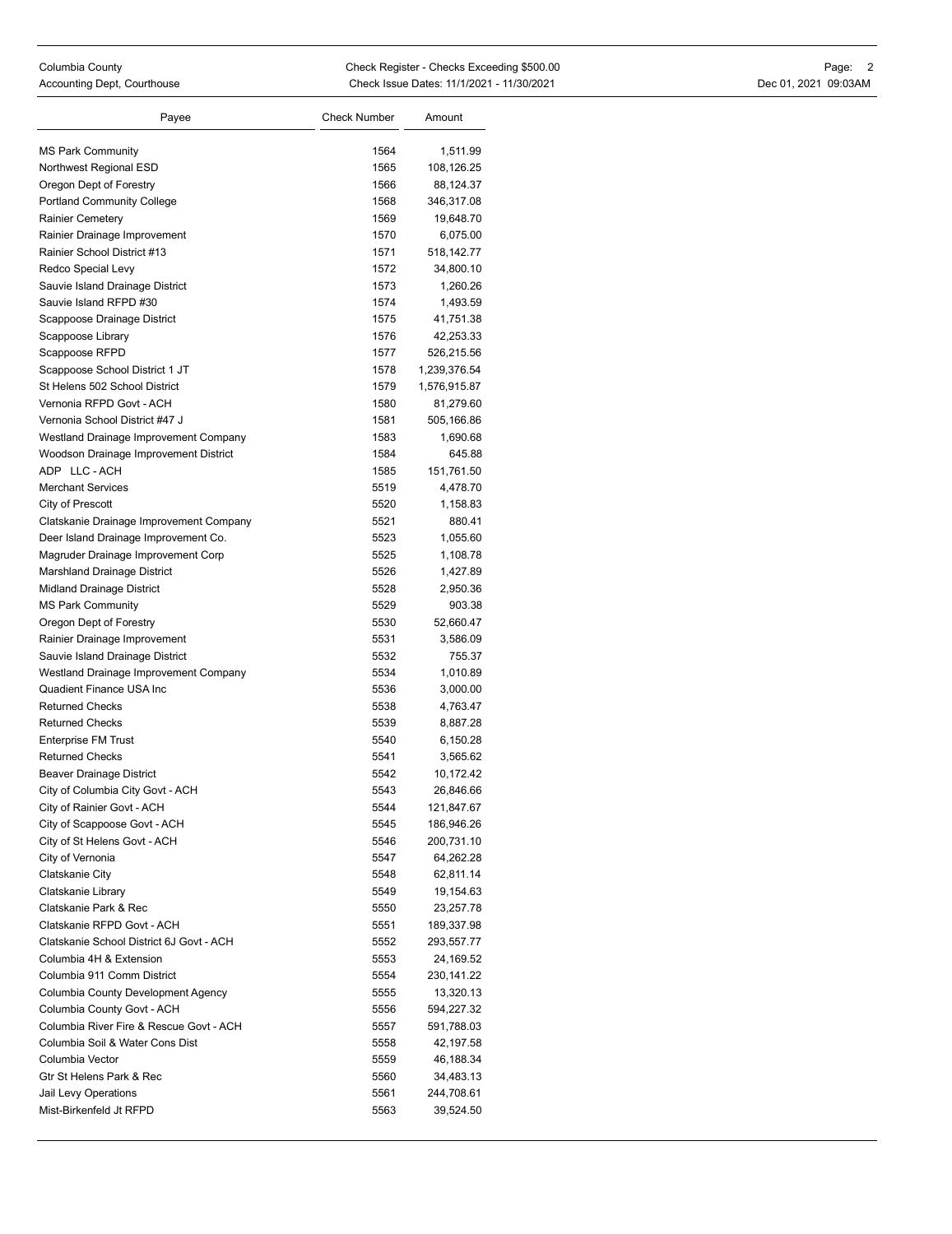| Payee                                   | Check Number | Amount     |
|-----------------------------------------|--------------|------------|
|                                         | 5564         |            |
| Northwest Regional ESD                  |              | 64,520.72  |
| Port of Columbia County Govt - ACH      | 5565         | 587.63     |
| <b>Portland Community College</b>       | 5566         | 206,929.16 |
| <b>Rainier Cemetery</b>                 | 5567         | 11,564.30  |
| Rainier School District #13             | 5568         | 309,534.13 |
| Redco Special Levy                      | 5569         | 20,803.96  |
| Sauvie Island RFPD #30                  | 5570         | 888.14     |
| Scappoose Drainage District             | 5571         | 24,963.67  |
| Scappoose Library                       | 5572         | 25.210.73  |
| Scappoose RFPD                          | 5573         | 309,193.54 |
| Scappoose School District 1 JT          | 5574         | 740,501.70 |
| St Helens 502 School District           | 5575         | 939,048.86 |
| Vernonia RFPD Govt - ACH                | 5576         | 48,174.77  |
| Vernonia School District #47 J          | 5577         | 301,510.96 |
| US Bank Analysis (ACH)                  | 5578         | 1,124.41   |
| <b>Returned Checks</b>                  | 5580         | 15,601.13  |
| <b>Returned Checks</b>                  | 5581         | 8,611.89   |
| <b>Returned Checks</b>                  | 5582         | 9,505.03   |
| <b>Returned Checks</b>                  | 5583         | 6,828.19   |
| US Bank                                 | 5584         | 32,641.31  |
| <b>Returned Checks</b>                  | 5585         | 7,553.87   |
| <b>Clatsop Diking</b>                   | 16697        | 7.50-      |
| Magruder Drainage Improvement Corp      | 16700        | $30.51 -$  |
| Midland Drainage District               | 16702        | 59.09-     |
| Sauvie Island Drainage District         | 16706        | 24.27-     |
| Columbia Drainage District              | 16754        | 584.58     |
| Columbia Drainage District              | 16755        | 1,934.53   |
| <b>AFSCME Oregon Council 75</b>         | 145482       | 3,343.08   |
| AFSCME Union Local #697                 | 145483       | 1,174.97   |
| Allegiance Benefit Plan Management- Inc | 145484       | 5,535.96   |
| C.C.D.S.A.                              | 145486       | 2,880.00   |
| <b>HRA VEBA Trust</b>                   | 145488       | 3,977.19   |
| Kaiser Foundation Health Plan           | 145489       | 312,759.80 |
| Mutual of Omaha                         | 145490       | 6,669.00   |
| Nationwide Retirement Solution          | 145491       | 32,944.12  |
| Principal Life Insurance Company        | 145493       | 12,328.17  |
| Willamette Dental Insurance Inc         | 145497       | 4,923.45   |
| A-1 Ready Mix                           | 145498       | 750.00     |
| ADP-LLC                                 | 145500       | 2,943.49   |
| Barran Liebman Attorneys                | 145501       | 1,987.00   |
| <b>Cardinal Staffing Services</b>       | 145506       | 16,804.61  |
| CarQuest Auto Parts Stores              | 145507       | 553.05     |
| CenturyLink, Seattle                    | 145508       | 4,070.96   |
| City of St Helens - Water Dept.         | 145511       | 809.70     |
| Corporate Image Print Solutions         | 145514       | 523.83     |
| Dahlgren's Do It Best Builder's Supply  | 145515       | 1,140.93   |
| <b>Karpel Solutions</b>                 | 145522       |            |
|                                         |              | 1,000.00   |
| Keefe Commissary Network                | 145523       | 2,677.21   |
| Lamar Companies                         | 145525       | 2,300.00   |
| Law Office of Brett Mersereau           | 145527       | 1,650.00   |
| Oregon Secretary of State               | 145532       | 6,749.00   |
| Patagonia Health, Inc.                  | 145534       | 28,100.00  |
| PLATT                                   | 145535       | 3,669.83   |
| <b>SAIF Claim Reimbursement</b>         | 145538       | 3,749.63   |
| Sun Badge Co                            | 145544       | 867.62     |
| The Meating Place                       | 145549       | 1,035.00   |
| <b>Trinity Services Group Inc</b>       | 145553       | 8,062.33   |
| Wilcox & Flegel                         | 145560       | 1,118.18   |
|                                         |              |            |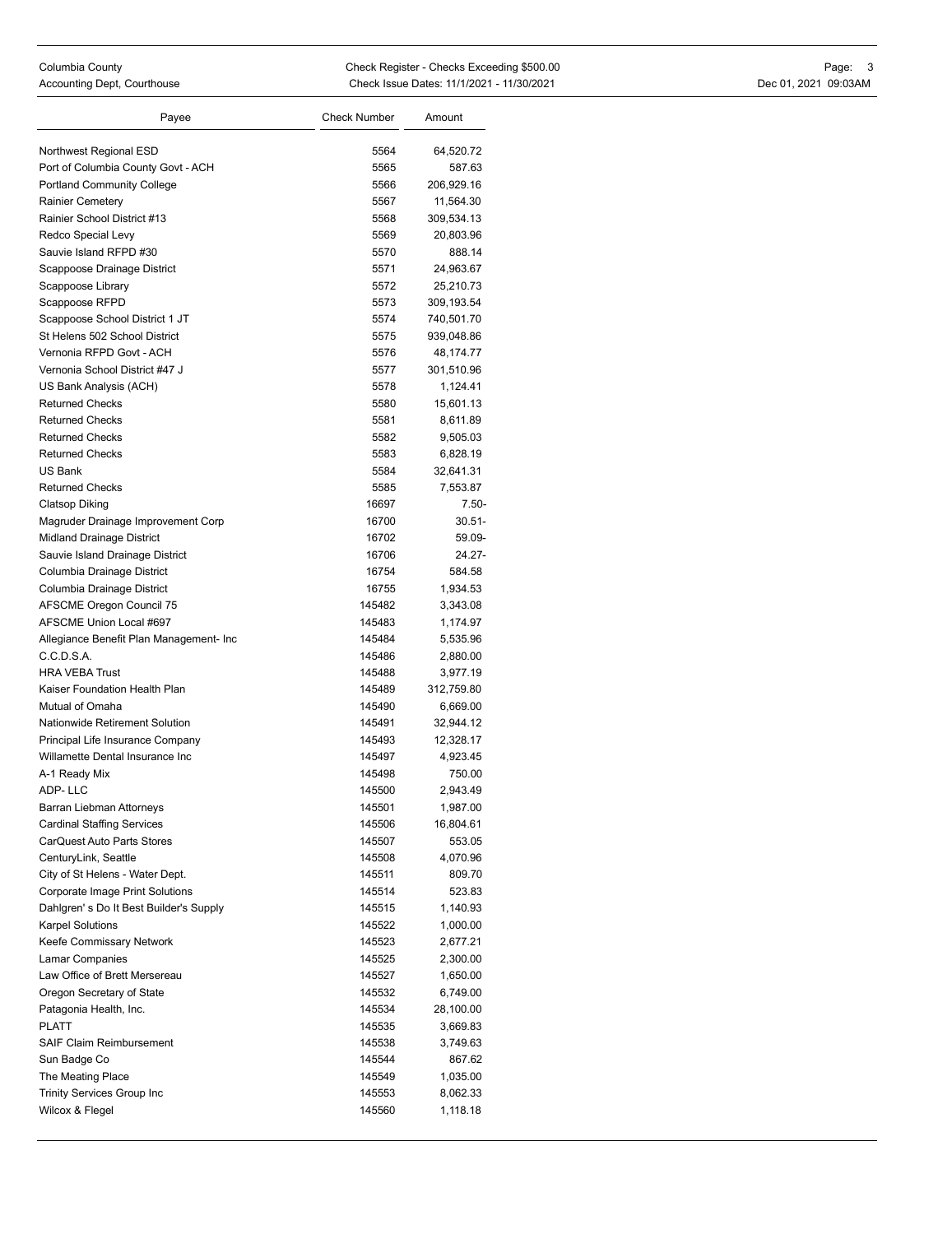| Payee                                     | <b>Check Number</b> | Amount     |
|-------------------------------------------|---------------------|------------|
| Funk, Matthew                             | 145562              | 3,098.00   |
| Jeanine Hohn                              | 145563              | 8,370.15   |
| <b>Atlas Business Solutions</b>           | 145567              | 1,171.20   |
| <b>Cardinal Staffing Services</b>         | 145571              | 16,825.34  |
| Caughlans Commercial Floor Covering, Inc. | 145573              | 24,350.00  |
| CenturyLink, Seattle                      | 145575              | 1,011.76   |
| <b>CIS Trust</b>                          | 145576              | 1,602.26   |
| City of Clatskanie                        | 145577              | 544.50     |
| City of St Helens - Water Dept.           | 145580              | 9,103.42   |
| Columbia Comm. Mental Health              | 145584              | 4,681.25   |
| Columbia River Fire & Rescue              | 145586              | 2,881.25   |
| Comcast Cable City of Industry            | 145588              | 583.51     |
| <b>Comcast Corporation</b>                | 145589              | 3,813.26   |
| Dahlgren's Do It Best Builder's Supply    | 145592              | 815.22     |
| DCBS-Fiscal Svs/Bldg Codes Div            | 145593              | 8,751.97   |
| Don's Rental- Inc                         | 145594              | 2,926.34   |
| Evers Auto Body and Painting Inc.         | 145595              | 652.64     |
| Hudson Garbage Service - 2046             | 145598              | 684.32     |
| Jackson Group Peterbilt, Inc.             | 145601              | 4,954.90   |
| Keefe Commissary Network                  | 145603              | 2,602.89   |
| Les Schwab Warehouse Center               | 145605              | 3,391.12   |
| <b>LS Networks</b>                        | 145606              | 601.80     |
| Mastertent USA, Inc.                      | 145607              | 12,772.96  |
| <b>MTR Western LLC</b>                    | 145611              | 45,970.38  |
| Office Depot                              | 145613              | 528.81     |
| Old Jack Properties, Inc.                 | 145614              | 1,470.25   |
| Open Online LLC                           | 145615              | 738.94     |
| Oregon Dept of Revenue                    | 145616              | 17,488.40  |
| Oregon Dept of Transportation             | 145617              | 26,732.45  |
| Oregonian Media Group                     | 145618              | 1,907.10   |
| Pamplin Media Group                       | 145620              | 1,762.00   |
| Peterson Machinery Co.                    | 145621              | 2,683.31   |
| Ramos Yard Maintenance LLC                | 145623              | 1,200.00   |
| Securus Technologies- Inc                 | 145624              | 5,000.00   |
| <b>Staples Business Credit</b>            | 145626              | 720.21     |
| Sunset Auto Parts Inc                     | 145627              | 891.74     |
| <b>Tangent Computers</b>                  | 145628              | 545.00     |
| <b>TFT Construction-Inc</b>               | 145629              | 1,474.00   |
| Tillamook County Transportation District  | 145633              | 3,000.00   |
| Traffic Safety Supply Co. Inc             | 145634              | 644.00     |
| <b>Trinity Services Group Inc</b>         | 145635              | 8,174.03   |
| UABC-Finance-OSU                          | 145636              | 189,250.00 |
| Versare Solutions, LLC                    | 145642              | 10,866.85  |
| Wasco County Landfill, Inc.               | 145643              | 57,066.10  |
| Waste Connections of Oregon               | 145644              | 58,532.83  |
| Wellpath LLC                              | 145645              | 62,607.60  |
| Wilcox & Flegel                           | 145647              | 6,991.83   |
| Ace Hardware                              | 145650              | 694.73     |
| ACTenviro                                 | 145653              | 24,225.13  |
| <b>AT&amp;T Mobility</b>                  | 145657              | 2,283.00   |
| Bob Barker Company Inc                    | 145658              | 2,532.50   |
| <b>Business Oregon</b>                    | 145659              | 323,660.00 |
| <b>Business Oregon</b>                    | 145660              | 30,290.24  |
| <b>CalPortland Company</b>                | 145661              | 3,090.21   |
| Capitol Asset & Pavement Svs Inc          | 145662              | 44,800.00  |
| <b>Cardinal Staffing Services</b>         | 145663              | 14,771.42  |
| Caselle- Inc                              | 145664              | 1,975.00   |
| <b>CDW Government-Inc</b>                 | 145666              | 2,426.56   |
|                                           |                     |            |